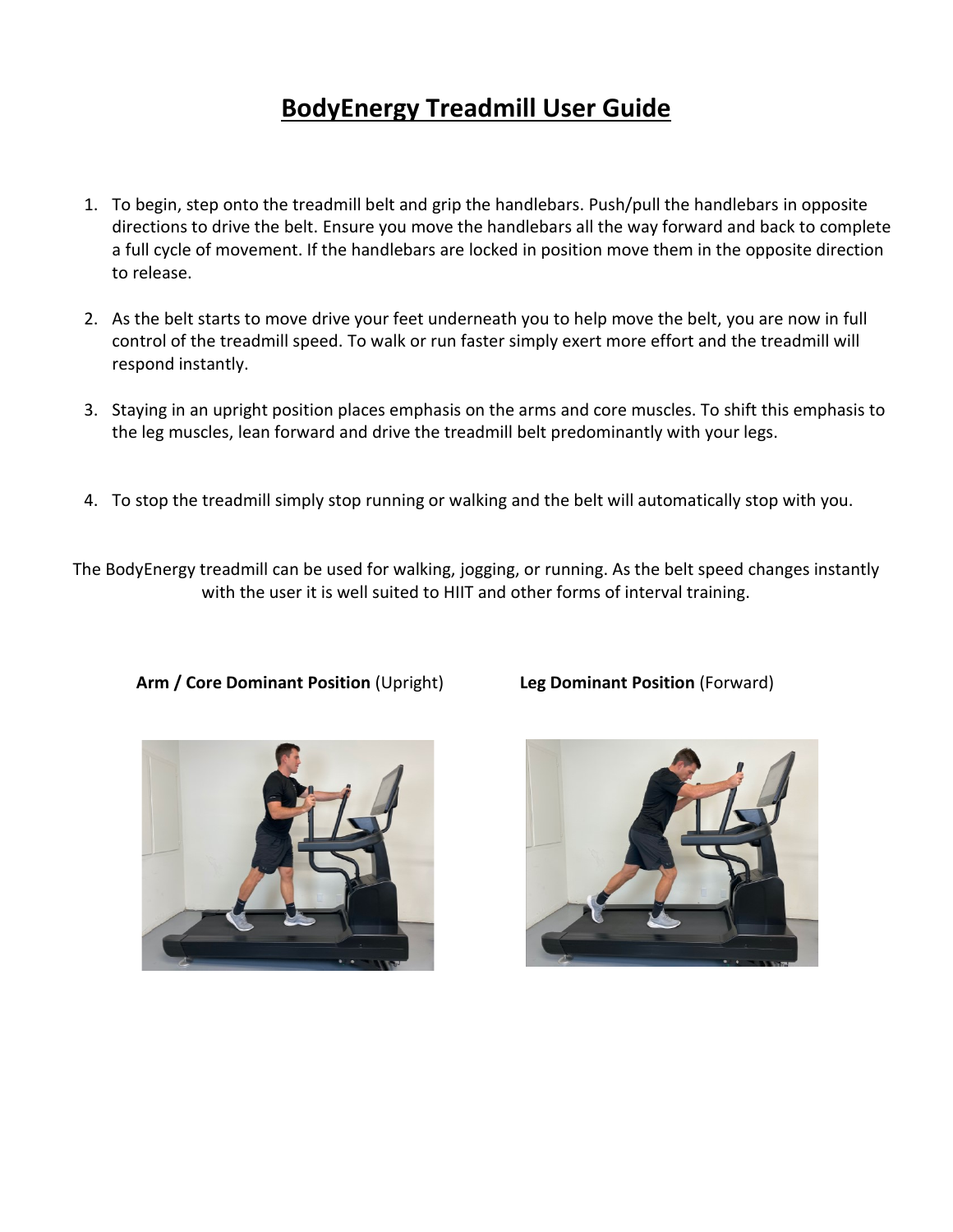## **The Advantages of Using The BodyEnergy Treadmill**

**Muscle Powered –**As you power the treadmill with your feet and hands you get a full body workout. Back, chest, core, arms, and legs are all engaged in the movement.

**Low Running Costs –** Only a small amount of electricity is required to run the machine for screen and incline and as there is no electric motor. This lowers the carbon footprint and reduces maintenance costs.

**Better Biomechanics –** walking or running on the BodyEnergy treadmill is biomechanically very similar to real life as you have to physically pull the belt underneath your foot to move. This creates a forward lean and fully engages the calves, quads, and hamstring muscles.

**Calorie Burning –** completing full body workouts is a great way to burn calories quickly and at lower speed lessening the impact on your joints.

**Safety-** the BodyEnergy treadmill stops when you stop, making it very safe to use

**Instantly Change Speed-** the BodyEnergy treadmill allows you to increase or decrease the belt speed immediately making it ideal for HIIT workouts as you can constantly change from low, medium and high intensity effort.

The table below compares the performance of the BodyEnergy Treadmill vs Conventional Motorized Treadmills and Elliptical Machines.

|                          | <b>BodyEnergy</b> | <b>Motorized Treadmill</b> | <b>Elliptical</b>         |
|--------------------------|-------------------|----------------------------|---------------------------|
|                          | <b>Treadmill</b>  |                            |                           |
| Full Body Workout        |                   | x                          |                           |
| Low Energy               |                   | ×                          |                           |
| Consumption              |                   |                            |                           |
| <b>Good Biomechanics</b> |                   | x                          | $\mathsf{x}$              |
| Instantly Change         |                   |                            |                           |
| Speed                    |                   | $\boldsymbol{\mathsf{x}}$  |                           |
| Joint Friendly           |                   | $\boldsymbol{\mathsf{x}}$  |                           |
| Easy To Access           |                   |                            | $\boldsymbol{\mathsf{x}}$ |
| Safe                     |                   | $\mathsf{x}$               |                           |

As you can see the BodyEnergy Treadmill outperforms the motorized treadmill in nearly all areas. The Elliptical compares well against a motorized treadmill, however the foot pedals on an elliptical are often 2 foot above the ground making it difficult for users with a lack of mobility or stability to access safely. The Elliptical's up and down motion and fixed hand and foot positions also means that the biomechanics of the user do not match real world running mechanics. The BodyEnergy Treadmill allows users to change stride length with each step whilst they pull the belt with their own foot as they would in real life and without the safety risks commonly associated with motorized treadmills.